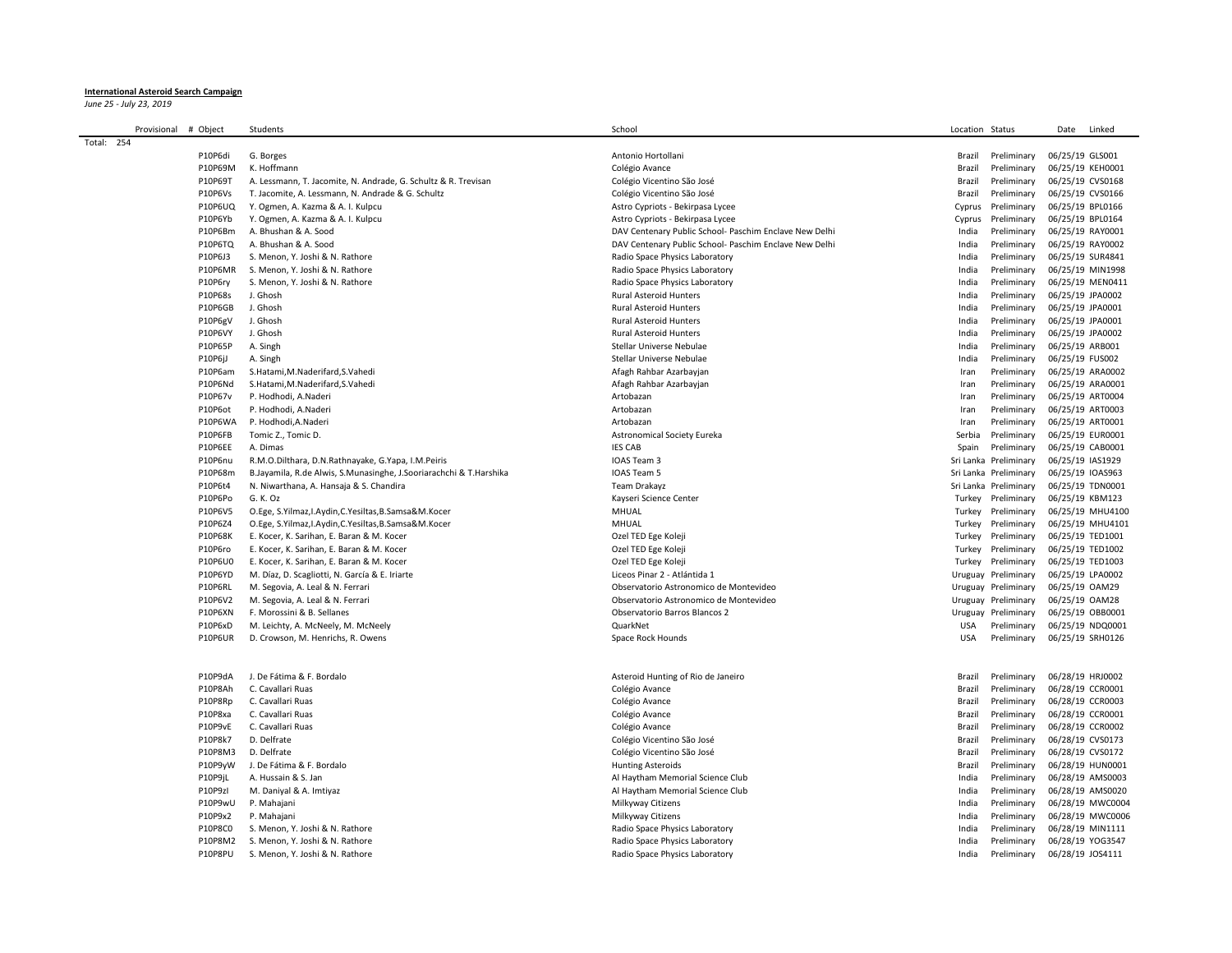P10P9E6 S. Menon, Y. Joshi & N. Rathore et a match and the Space Physics Laboratory and the Space Physics Laboratory and the Space Physics Laboratory and the Space Physics Laboratory and the Space Physics Laboratory and th P10P9tC S. Menon, Y. Joshi & N. Rathore et a match and the Space Physics Laboratory and the Munical Space Physics Laboratory and the Space Physics Laboratory of the Munical Preliminary 06/28/19 MIN1111 P10P8jj J. Ghosh Rural Asteroid Hunters India Preliminary 06/28/19 JPA0001 P10P8Lw J. Ghosh Rural Asteroid Hunters India Preliminary 06/28/19 JPA2020 P10P8PL J. Ghosh Rural Asteroid Hunters India Preliminary 06/28/19 JPA0002 P10P8vt J. Ghosh Rural Asteroid Hunters India Preliminary 06/28/19 JPA0001 P10P9vs J. Ghosh Rural Asteroid Hunters India Preliminary 06/28/19 JPA1979 P10P9xx J. Ghosh Rural Asteroid Hunters India Preliminary 06/28/19 JPA0003 P10P98T A. Singh Stellar Universe Nebulae India Preliminary 06/28/19 CPT001 P10P98T A. Singh Stellar Universe Nebulae P10P9aW A. Singh Stellar Universe Nebulae India Preliminary 06/28/19 BHT001 P10P9aW A. Singh Stellar Universe Nebulae P10P9cB A. Singh Stellar Universe Nebulae India Preliminary 06/28/19 IRN002 P10P9lE A. Singh Stellar Universe Nebulae India Preliminary 06/28/19 STK001 P10P9rp A. Singh Stellar Universe Nebulae India Preliminary 06/28/19 TNS002 P10P91x S.Seyedhatami, M.Naderifard,S.Vahedi Afagh Rahbar Azarbayjan Iran Preliminary 06/28/19 ARA0011 P10P94q S.Seyedhatami, M.Naderifard,S.Vahedi Afagh Rahbar Azarbayjan Iran Preliminary 06/28/19 ARA0008 P10P9Bu S.Seyedhatami, M.Naderifard,S.Vahedi <br>
Afagh Rahbar Azarbayjan Azarbayjan Iran Preliminary 06/28/19 ARA0010 P10P9FL S.Seyedhatami, M.Naderifard,S.Vahedi Afagh Rahbar Azarbayjan Iran Preliminary 06/28/19 ARA0009 P10P9LY S.Seyedhatami, M.Naderifard,S.Vahedi <br>
Afagh Rahbar Azarbayjan 
Afagh Rahbar Azarbayjan 
Afagh Rahbar Azarbayjan 
Afagh Rahbar Azarbayjan 
Afagh Rahbar Azarbayjan a machan a machan a machan a machan na machan na ma P10P9ys S.Seyedhatami, M.Naderifard,S.Vahedi Afagh Rahbar Azarbayjan Iran Preliminary 06/28/19 ARA0005 P10P8Dn P. Hodhodi, A. Naderi & S. Nourzad Artobazan Iran Preliminary 06/28/19 ART0015 P10P8lv P. Hodhodi, A. Naderi & S. Nourzad Artobazan Iran Preliminary 06/28/19 ART0013 P10P8Ne P. Hodhodi, A. Naderi& S. Nourzad Natural Artobazan Artobazan Artobazan Artobazan Iran Preliminary 06/28/19 ART0016 P10P8Pv P. Hodhodi, A. Naderi & S. Nourzad **Artobazan Artobazan Artobazan** Artobazan **Iran Preliminary 06/28/19 ART0012** P10P8Wb P. Hodhodi, A. Naderi& S. Nourzad Artobazan Iran Preliminary 06/28/19 ART0015 P10P8Y5 P. Hodhodi, A. Naderi & S. Nourzad Artobazan Iran Preliminary 06/28/19 ART0014 P10P8zF P. Hodhodi, A. Naderi & S. Nourzad Artobazan Iran Preliminary 06/28/19 ART0011 P10P9ZU P. Hodhodi, A. Naderi & S. Nourzad Artobazan Iran Preliminary 06/28/19 ART0010 P10P9wP Tomic Z., Tomic D. 2022/19 EUROOO2 CONDENSITIES Astronomical Society Eureka Serbia Serbia Preliminary 06/28/19 EUROOO2 P10P9By A. Dimas IES CAB Spain Preliminary 06/28/19 CAB0004 P10P9LO A. Dimas IES CAB Spain Preliminary 06/28/19 CAB0003 P10P9Mn A. Dimas IES CAB Spain Preliminary 06/28/19 CAB0002 P10P8GO W.P.S.Jayanath, M.R.D.S.T.Gunarathne, B.Bandara, M.Lochana IOAS Team 04 IOAS Team 04 Sri Lanka Preliminary 06/28/19 IOAS721 P10P9Gk W.P.S.Jayanath, M.R.D.S.T.Gunarathne, B.Bandara, M.Lochana IOAS Team 04 IOAS Team 04 Sri Lanka Preliminary 06/28/19 IOAS722 P10P8rR O.Dilthara, N.Rathnayake, G.Yapa& M.Peiris IOAS Team 3 Sri Lanka Preliminary 06/28/19 IAS6401 P10P9tM O.Dilthara, N.Rathnayake, G.Yapa& M.Peiris IOAS Team 3 Sri Lanka Preliminary 06/28/19 IAS6301 P10P9uQ O.Dilthara, N.Rathnayake, G.Yapa& M.Peiris **IOAS Team 3** IOAS Team 3 Sri Lanka Preliminary 06/28/19 IAS6701 P10P8AB B.Jayamila, R.de Alwis, S.Munasinghe, J.Sooriarachchi & T.Harshika Internetive and COAS Team 5 Sri Lanka Preliminary 06/28/19 IOAS751 P10P8Jc B.Jayamila, R.de Alwis, S.Munasinghe, J.Sooriarachchi & T.Harshika Internetive and COAS Team 5 Sri Lanka Preliminary 06/28/19 IAS0803 P10P8Lt B.Jayamila, R.de Alwis, S.Munasinghe, J.Sooriarachchi & T.Harshika IOAS Team 5 Sri Lanka Preliminary 06/28/19 IOAS792 P10P8O0 B.Jayamila, R.de Alwis, S.Munasinghe, J.Sooriarachchi & T.Harshika IOAS Team 5 Sri Lanka Preliminary 06/28/19 IAS0809 ASD NASORO9 P10P8oj B.Jayamila, R.de Alwis, S.Munasinghe, J.Sooriarachchi & T.Harshika IOAS Team 5 Sri Lanka Preliminary 06/28/19 IOAS791 P10P8U6 B.Jayamila, R.de Alwis, S.Munasinghe, J.Sooriarachchi & T.Harshika IOAS Team 5 Sri Lanka Preliminary 06/28/19 IOAS502 P10P8x2 B.Jayamila, R.de Alwis, S.Munasinghe, J.Sooriarachchi & T.Harshika IOAS Team 5 Sri Lanka Preliminary 06/28/19 IOAS761 P10P9v4 B.Jayamila, R.de Alwis, S.Munasinghe, J.Sooriarachchi & T.Harshika IOAS Team 5 Sri Lanka Preliminary 06/28/19 IOAS503 P10P8GS M.D.Sooriyaarachchi,P.Guruge,A.K.Gamalath,A.Nanayakkara and V.Weerakkody IOAS Team 6 Sri Lanka Preliminary 06/28/19 LASC031 P10P8qF M.D.Sooriyaarachchi,P.Guruge,A.K.Gamalath,A.Nanayakkara and V.Weerakkody IOAS Team 6 Sri Lanka Preliminary 06/28/19 LASC064 P10P8ql M.D.Sooriyaarachchi,P.Guruge,A.K.Gamalath,A.Nanayakkara and V.Weerakkody IOAS Team 6 Sri Lanka Preliminary 06/28/19 LASC021 P10P8Eq S. Chandira, N. Niwarthana & A. Hansaja entity and the state of the Material Team Drakayz Companishes are seen to the Stri Lanka Preliminary 06/28/19 TDS0005 P10P8nH N. Niwarthana, A. Hansaja & S. Chandira New Sri Lanka Preliminary 06/28/19 TDN0010 P10P8u2 N. Niwarthana, S. Chandira & A. Hansaja Sri Lanka Preliminary 06/28/19 TDN0008 P10P8wk N. Niwarthana, A. Hansaja & S. Chandira New Sri Lanka Preliminary 06/28/19 TDN0009 P10P91M N. Niwarthana, S. Chandira & A. Hansaja Sri Lanka Preliminary 06/28/19 TDN0007 P10P9xA N. Niwarthana, S. Chandira & A. Hansaja Sri Lanka Preliminary 06/28/19 TDS0006 P10P9FB G. K. Oz Kayseri Science Center Turkey Preliminary 06/28/19 KBM126 P10P9xv G. K. Oz Kayseri Science Center Turkey Preliminary 06/28/19 KBM125 P10P9yX G. K. Oz Kayseri Science Center Turkey Preliminary 06/28/19 KBM124 P10P9Ih O.Ege, S.Yilmaz,I.Aydin,C.Yesiltas,B.Samsa&M.Kocer MHUAL MHUAL Turkey Preliminary 06/28/19 MHU4104 P10P9Z5 O.Ege, S.Yilmaz, I.Aydin,C.Yesiltas,B.Samsa&M.Kocer MHUAL MHUAL Turkey Preliminary 06/28/19 MHU4103 P10P8Ef E. Kocer, K. Sarihan, E. Baran & M. Kocer **Carry Community Community Community** Ozel TED Ege Koleji Community Community Oriental Turkey Preliminary 06/28/19 TED1005 P10P8wI E. Kocer, K. Sarihan, E. Baran & M. Kocer **Carry Company Company Company Company Company Company Company** Osculto Turkey Preliminary 06/28/19 TED1004 P10P962 E. Kocer, K. Sarihan, E. Baran & M. Kocer **Carry Company Company Preliminary Preliminary 06/28/19 TED1008**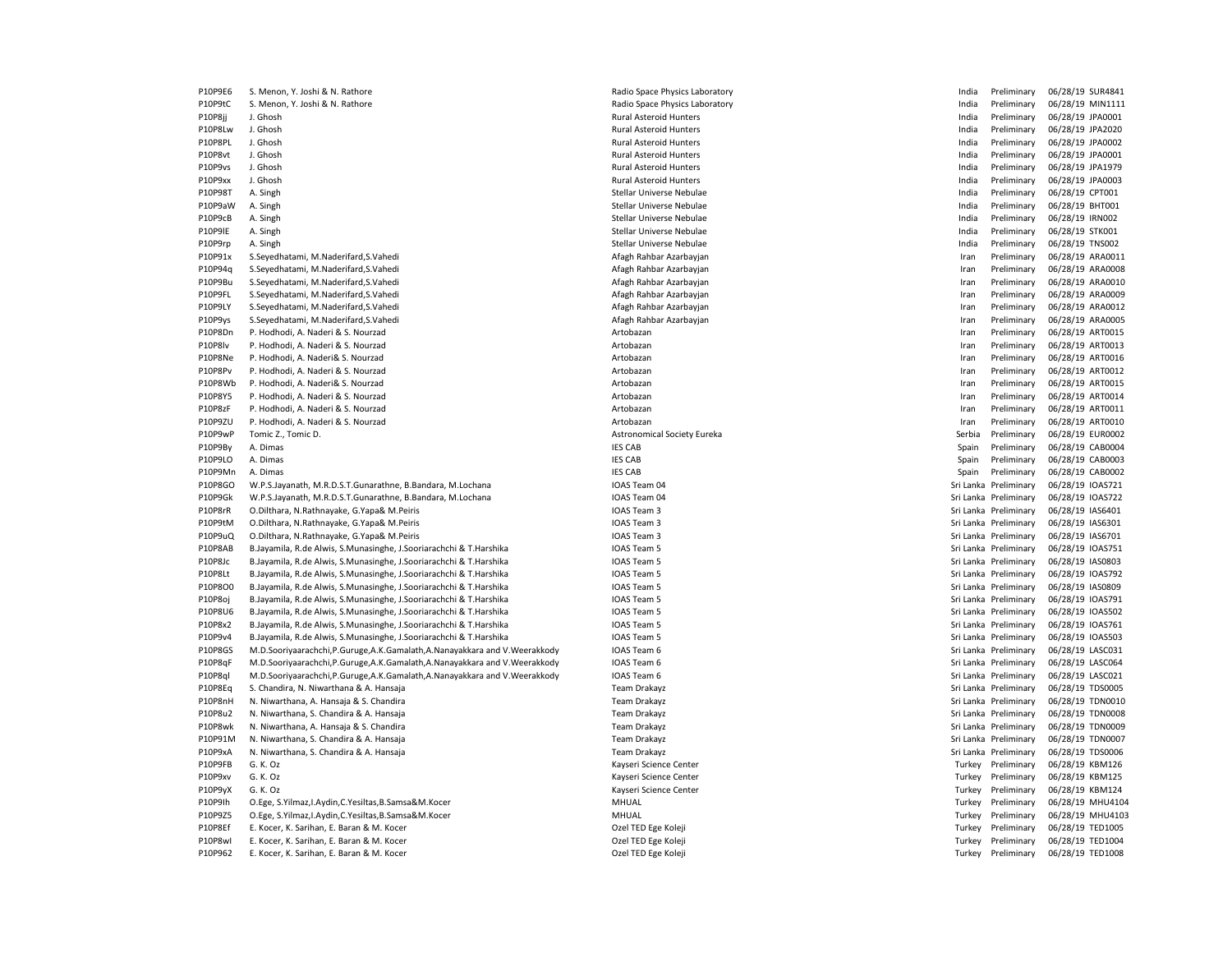| P10P9kp | E. Kocer, K. Sarihan, E. Baran & M. Kocer        |
|---------|--------------------------------------------------|
|         |                                                  |
| P10P9I2 | E. Kocer, K. Sarihan, E. Baran & M. Kocer        |
| P10P9J9 | P. Gendra, C. Acosta & A. Leal                   |
| P10P9C9 | M. Díaz & N. García                              |
| P10P9E0 | M. Díaz & N. García                              |
| P10P9K0 | M. Díaz & N. García                              |
| P10P9LS | M. Díaz & N. García                              |
| P10P9M9 | M. Díaz & N. García                              |
| P10P9vh | M. Díaz & N. García                              |
| P10P9xR | M. Díaz & N. García                              |
| P10P9wM | F. Morossini & B. Sellanes                       |
|         |                                                  |
| P10P9DT | A. Leal, M. Segovia & N. Ferrari                 |
| P10P9xW | A. Leal, M. Segovia & N. Ferrari                 |
| P10P9yo | A. Leal, M. Segovia & N. Ferrari                 |
| P10P8pQ | M. Leichty, A. McNeely, M. McNeely               |
| P10P9Ed | D. Crowson, M. Henrichs, R. Owens                |
| P10P9EN | D. Crowson, M. Henrichs, R. Owens                |
| P10P9Fp | D. Crowson, M. Henrichs, R. Owens                |
| P10P9HB | D. Crowson, M. Henrichs, R. Owens                |
| P10P9HT | D. Crowson, M. Henrichs, R. Owens                |
| P10P9LC | D. Crowson, M. Henrichs, R. Owens                |
| P10P9yw | D. Crowson, M. Henrichs, R. Owens                |
| P10P9zB | D. Crowson, M. Henrichs, R. Owens                |
| P10P9zj | D. Crowson, M. Henrichs, R. Owens                |
|         |                                                  |
|         |                                                  |
| P10PmPd | J. De Fátima & F. Bordalo                        |
| P10Pn8d | J. De Fátima & F. Bordalo                        |
|         |                                                  |
| P10PnDY | J. De Fátima & F. Bordalo                        |
| P10Pne0 | J. De Fátima & F. Bordalo                        |
| P10PmDs | J. De Fátima & F. Bordalo                        |
| P10PmJs | J. De Fátima & F. Bordalo                        |
| P10PmMX | J. De Fátima & F. Bordalo                        |
|         | P10PmsW J. De Fátima & F. Bordalo                |
| P10Pn7g | J. De Fátima & F. Bordalo                        |
| P10PnxK | J. De Fátima & F. Bordalo                        |
| P10PmAy | T. Dalpiaz & D. Dias                             |
| P10Pmpr | R. Menezes & T. Dalpiaz                          |
| P10PmAE | B. Valle, J. Basílio, L. Aguiar, M. Andrade      |
| P10PmAc | Y. Ogmen, A. Yakar, S. Sadisonmez & A. I. Kulpcu |
| P10PmJa | Y. Ogmen, A. Yakar, S. Sadisonmez & A. I. Kulpcu |
| P10Pmq1 | Y. Ogmen, A. Yakar, S. Sadisonmez & A. I. Kulpcu |
| P10PnAb | Y. Ogmen, A. Yakar, S. Sadisonmez & A. I. Kulpcu |
| P10PnCu | Y. Ogmen, A. Yakar, S. Sadisonmez & A. I. Kulpcu |
|         |                                                  |
| P10PmKN | MEAS. Dabas                                      |
| P10PmLb | S. Dabas                                         |
| P10PmMh | S. Dabas                                         |
| P10PmNe | S. Dabas                                         |
| P10PngQ | MEAS. Dabas                                      |
| P10PmLA | P. Mahajani                                      |
| P10PkKu | J. Ghosh                                         |
| P10Pks2 | J. Ghosh                                         |
| P10PkUu | J. Ghosh                                         |
| P10Pl5g | J. Ghosh                                         |
| P10Pl5w | J. Ghosh                                         |
| P10PI6A | J. Ghosh                                         |
| P10PmON | J. Ghosh                                         |
| P10PkCk | S.Seyedhatami, M.Naderifard, S.Vahedi            |
| P10PkjC |                                                  |
|         | S.Seyedhatami, M.Naderifard, S.Vahedi            |
| P10PkxL | S.Seyedhatami, M.Naderifard, S.Vahedi            |
| P10Pkv2 | S Sevedhatami M Naderifard S Vahedi              |

| P10P9kp | E. Kocer, K. Sarihan, E. Baran & M. Kocer        | Ozel TED Ege Koleji                                                    |            | Turkey Preliminary  | 06/28/19 TED1006 |
|---------|--------------------------------------------------|------------------------------------------------------------------------|------------|---------------------|------------------|
| P10P9I2 | E. Kocer, K. Sarihan, E. Baran & M. Kocer        | Ozel TED Ege Koleji                                                    |            | Turkey Preliminary  | 06/28/19 TED1009 |
| P10P9J9 | P. Gendra, C. Acosta & A. Leal                   | Liceo 58 Montevideo                                                    |            | Uruguay Preliminary | 06/28/19 LIC33   |
| P10P9C9 | M. Díaz & N. García                              | Liceo Atlántida 1                                                      |            | Uruguay Preliminary | 06/28/19 LPA0013 |
| P10P9E0 | M. Díaz & N. García                              | Liceo Atlántida 1                                                      |            | Uruguay Preliminary | 06/28/19 LPA0008 |
| P10P9K0 | M. Díaz & N. García                              | Liceo Atlántida 1                                                      |            | Uruguay Preliminary | 06/28/19 LPA0012 |
| P10P9LS | M. Díaz & N. García                              | Liceo Atlántida 1                                                      |            | Uruguay Preliminary | 06/28/19 LPA0009 |
| P10P9M9 | M. Díaz & N. García                              | Liceo Atlántida 1                                                      |            | Uruguay Preliminary | 06/28/19 LPA0007 |
| P10P9vh | M. Díaz & N. García                              | Liceo Atlántida 1                                                      |            | Uruguay Preliminary | 06/28/19 LPA0010 |
| P10P9xR | M. Díaz & N. García                              | Liceo Atlántida 1                                                      |            | Uruguay Preliminary | 06/28/19 LPA0011 |
| P10P9wM | F. Morossini & B. Sellanes                       | Observatorio Barros Blancos 2                                          |            | Uruguay Preliminary | 06/28/19 OBB0004 |
| P10P9DT | A. Leal, M. Segovia & N. Ferrari                 | Observatorio de Montevideo                                             |            | Uruguay Preliminary | 06/28/19 OAM30   |
| P10P9xW | A. Leal, M. Segovia & N. Ferrari                 | Observatorio de Montevideo                                             |            | Uruguay Preliminary | 06/28/19 OAM31   |
| P10P9yo | A. Leal, M. Segovia & N. Ferrari                 | Observatorio de Montevideo                                             |            | Uruguay Preliminary | 06/28/19 OAM32   |
| P10P8pQ | M. Leichty, A. McNeely, M. McNeely               | QuarkNet                                                               | <b>USA</b> | Preliminary         | 06/28/19 NDQ0002 |
| P10P9Ed | D. Crowson, M. Henrichs, R. Owens                | Space Rock Hounds                                                      | <b>USA</b> | Preliminary         | 06/28/19 SRH0129 |
| P10P9EN | D. Crowson, M. Henrichs, R. Owens                | Space Rock Hounds                                                      | <b>USA</b> | Preliminary         | 06/28/19 SRH0131 |
| P10P9Fp | D. Crowson, M. Henrichs, R. Owens                | Space Rock Hounds                                                      | <b>USA</b> | Preliminary         | 06/28/19 SRH0134 |
| P10P9HB | D. Crowson, M. Henrichs, R. Owens                | Space Rock Hounds                                                      | <b>USA</b> | Preliminary         | 06/28/19 SRH0135 |
| P10P9HT | D. Crowson, M. Henrichs, R. Owens                | Space Rock Hounds                                                      | <b>USA</b> | Preliminary         | 06/28/19 SRH0138 |
| P10P9LC | D. Crowson, M. Henrichs, R. Owens                | Space Rock Hounds                                                      | <b>USA</b> | Preliminary         | 06/28/19 SRH0133 |
| P10P9yw | D. Crowson, M. Henrichs, R. Owens                | Space Rock Hounds                                                      | <b>USA</b> | Preliminary         | 06/28/19 SRH0132 |
| P10P9zB | D. Crowson, M. Henrichs, R. Owens                | Space Rock Hounds                                                      | <b>USA</b> | Preliminary         | 06/28/19 SRH0137 |
| P10P9zj | D. Crowson, M. Henrichs, R. Owens                | Space Rock Hounds                                                      | <b>USA</b> | Preliminary         | 06/28/19 SRH0130 |
|         |                                                  |                                                                        |            |                     |                  |
|         |                                                  |                                                                        |            |                     |                  |
| P10PmPd | J. De Fátima & F. Bordalo                        | Asteroid Hunting of Rio de Janeiro                                     | Brazil     | Preliminary         | 07/01/19 HRJ0003 |
| P10Pn8d | J. De Fátima & F. Bordalo                        | Asteroid Hunting of Rio de Janeiro                                     | Brazil     | Preliminary         | 07/01/19 HRJ0004 |
| P10PnDY | J. De Fátima & F. Bordalo                        | Asteroid Hunting of Rio de Janeiro                                     | Brazil     | Preliminary         | 07/01/19 HRJ0006 |
| P10Pne0 | J. De Fátima & F. Bordalo                        | Asteroid Hunting of Rio de Janeiro                                     | Brazil     | Preliminary         | 07/01/19 HRJ0005 |
| P10PmDs | J. De Fátima & F. Bordalo                        | <b>Hunting Asteroids</b>                                               | Brazil     | Preliminary         | 07/01/19 HUN0005 |
| P10PmJs | J. De Fátima & F. Bordalo                        | <b>Hunting Asteroids</b>                                               | Brazil     | Preliminary         | 07/01/19 HUN0004 |
| P10PmMX | J. De Fátima & F. Bordalo                        | <b>Hunting Asteroids</b>                                               | Brazil     | Preliminary         | 07/01/19 HUN0008 |
| P10PmsW | J. De Fátima & F. Bordalo                        | <b>Hunting Asteroids</b>                                               | Brazil     | Preliminary         | 07/01/19 HUN0002 |
| P10Pn7g | J. De Fátima & F. Bordalo                        | <b>Hunting Asteroids</b>                                               | Brazil     | Preliminary         | 07/01/19 HUN0007 |
| P10PnxK | J. De Fátima & F. Bordalo                        | <b>Hunting Asteroids</b>                                               | Brazil     | Preliminary         | 07/01/19 HUN0003 |
| P10PmAy | T. Dalpiaz & D. Dias                             | Instituto Federal Fluminense - Campus Macaé / Clube de Astronomia Crux | Brazil     | Preliminary         | 07/01/19 CAC0008 |
| P10Pmpr | R. Menezes & T. Dalpiaz                          | Instituto Federal Fluminense - Campus Macaé / Clube de Astronomia Crux | Brazil     | Preliminary         | 07/01/19 CAC0010 |
| P10PmAE | B. Valle, J. Basílio, L. Aguiar, M. Andrade      | Orion Spur Astronomy Club                                              | Brazil     | Preliminary         | 07/01/19 OSA0002 |
| P10PmAc | Y. Ogmen, A. Yakar, S. Sadisonmez & A. I. Kulpcu | Astro Cypriots - Bekirpasa Lycee                                       | Cyprus     | Preliminary         | 07/01/19 BPL0177 |
| P10PmJa | Y. Ogmen, A. Yakar, S. Sadisonmez & A. I. Kulpcu | Astro Cypriots - Bekirpasa Lycee                                       | Cyprus     | Preliminary         | 07/01/19 BPL0178 |
| P10Pmq1 | Y. Ogmen, A. Yakar, S. Sadisonmez & A. I. Kulpcu | Astro Cypriots - Bekirpasa Lycee                                       | Cyprus     | Preliminary         | 07/01/19 BPL0179 |
| P10PnAb | Y. Ogmen, A. Yakar, S. Sadisonmez & A. I. Kulpcu | Astro Cypriots - Bekirpasa Lycee                                       | Cyprus     | Preliminary         | 07/01/19 BPL0181 |
| P10PnCu | Y. Ogmen, A. Yakar, S. Sadisonmez & A. I. Kulpcu | Astro Cypriots - Bekirpasa Lycee                                       | Cyprus     | Preliminary         | 07/01/19 BPL0183 |
| P10PmKN | MEAS. Dabas                                      | Dabas Observatory                                                      | India      | Preliminary         | 07/01/19 SNL0008 |
| P10PmLb | S. Dabas                                         | Dabas Observatory                                                      | India      | Preliminary         | 07/01/19 SNL0013 |
| P10PmMh | S. Dabas                                         | Dabas Observatory                                                      | India      | Preliminary         | 07/01/19 SNL0006 |
| P10PmNe | S. Dabas                                         | Dabas Observatory                                                      | India      | Preliminary         | 07/01/19 SNL0008 |
| P10PngQ | MEAS. Dabas                                      | Dabas Observatory                                                      | India      | Preliminary         | 07/01/19 SNL0007 |
| P10PmLA | P. Mahajani                                      | Milkyway Citizens                                                      | India      | Preliminary         | 07/01/19 MWC0012 |
| P10PkKu | J. Ghosh                                         | <b>Rural Asteroid Hunters</b>                                          | India      | Preliminary         | 07/01/19 JPA0005 |
| P10Pks2 | J. Ghosh                                         | <b>Rural Asteroid Hunters</b>                                          | India      | Preliminary         | 07/01/19 JPA0001 |
| P10PkUu | J. Ghosh                                         | Rural Asteroid Hunters                                                 | India      | Preliminary         | 07/01/19 JPA0002 |
| P10Pl5g | J. Ghosh                                         | Rural Asteroid Hunters                                                 | India      | Preliminary         | 07/01/19 JPA0001 |
| P10Pl5w | J. Ghosh                                         | <b>Rural Asteroid Hunters</b>                                          | India      | Preliminary         | 07/01/19 JPA0006 |
| P10PI6A | J. Ghosh                                         | <b>Rural Asteroid Hunters</b>                                          | India      | Preliminary         | 07/01/19 JPA0002 |
| P10PmON | J. Ghosh                                         | <b>Rural Asteroid Hunters</b>                                          | India      | Preliminary         | 07/01/19 JPA0003 |
| P10PkCk | S.Seyedhatami, M.Naderifard, S.Vahedi            | Afagh Rahbar Azarbayjan                                                | Iran       | Preliminary         | 07/01/19 ARA0035 |
| P10PkjC | S.Seyedhatami, M.Naderifard, S.Vahedi            | Afagh Rahbar Azarbayjan                                                | Iran       | Preliminary         | 07/01/19 ARA0036 |
| P10PkxL | S.Seyedhatami, M.Naderifard, S.Vahedi            | Afagh Rahbar Azarbayjan                                                | Iran       | Preliminary         | 07/01/19 ARA0032 |
| P10Pky2 | S.Seyedhatami, M.Naderifard, S.Vahedi            | Afagh Rahbar Azarbayjan                                                | Iran       | Preliminary         | 07/01/19 ARA0042 |
|         |                                                  |                                                                        |            |                     |                  |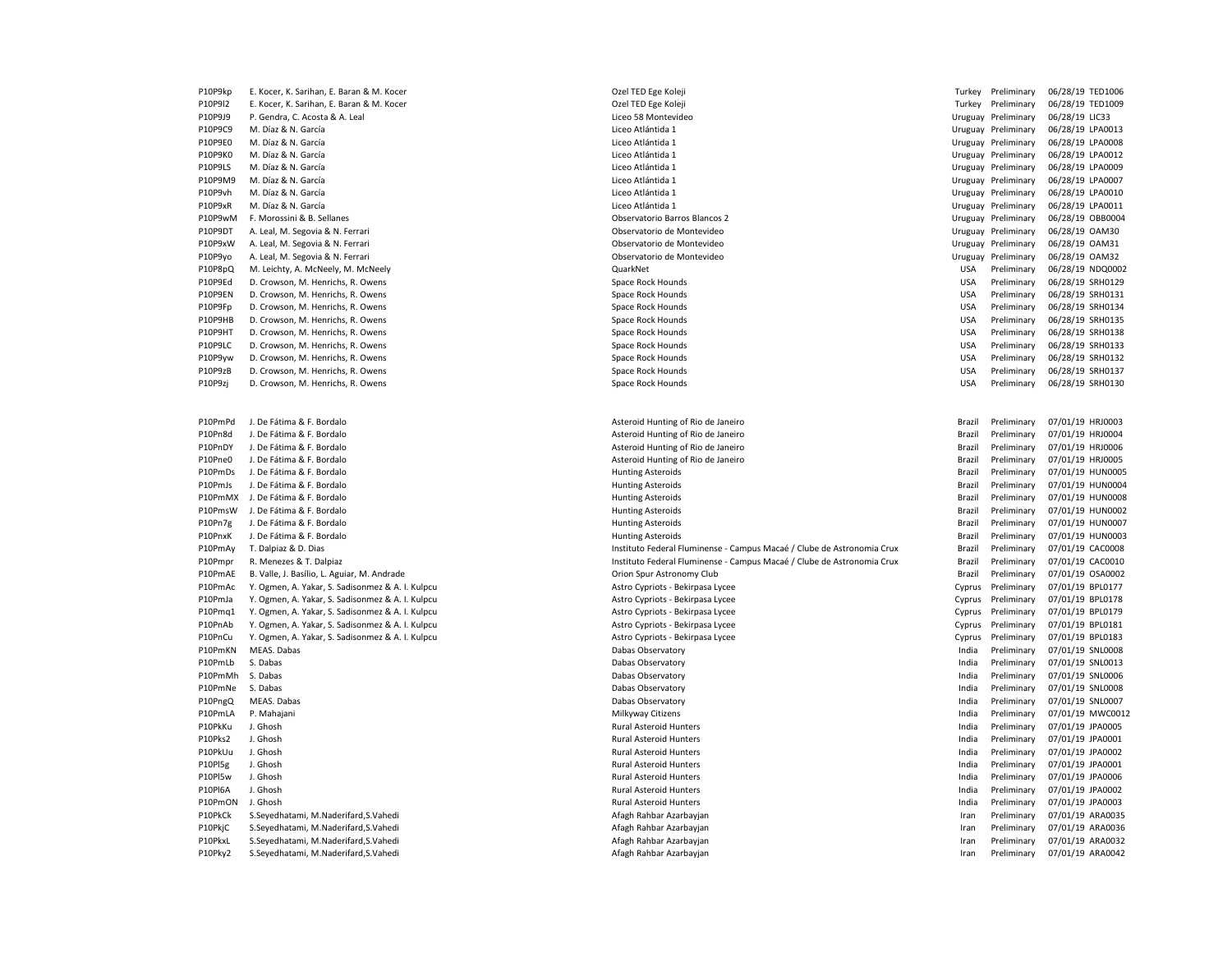P10PmJz S.Seyedhatami, M.Naderifard,S.Vahedi <br>
Afagh Rahbar Azarbayjan 
Afagh Rahbar Azarbayjan 
Afagh Rahbar Azarbayjan 
Afagh Rahbar Azarbayjan 
Afagh Rahbar Azarbayjan a machan a machan a machan a machan a machan na mac P10Pmws S.Seyedhatami, M.Naderifard,S.Vahedi <br>
Afagh Rahbar Azarbayjan 
Afagh Rahbar Azarbayjan 
Afagh Rahbar Azarbayjan 
Afagh Rahbar Azarbayjan 
Afagh Rahbar Azarbayjan a machan a machan a machan a machan na machan na ma P10PnCx S.Seyedhatami, M.Naderifard,S.Vahedi <br>
Afagh Rahbar Azarbayjan 
Afagh Rahbar Azarbayjan 
Afagh Rahbar Azarbayjan 
Afagh Rahbar Azarbayjan 
Afagh Rahbar Azarbayjan a machan a machan a machan a machan a machan na mac P10PnIw S.Seyedhatami, M.Naderifard,S.Vahedi Afagh Rahbar Azarbayjan Iran Preliminary 07/01/19 ARA0031 P10Pk8F P. Hodhodi, A. Naderi & S. Nourzad **Artobazan Artobazan Artobazan** Artobazan **Iran Preliminary 07/01/19 ART0046** P10PkC8 P. Hodhodi, A. Naderi & S. Nourzad **Artobazan Artobazan Artobazan** Artobazan **Iran Preliminary 07/01/19 ART0049** P10PkDW P. Hodhodi, A. Naderi & S. Nourzad **Artobazan Artobazan** Artobazan Artobazan Iran Preliminary 07/01/19 ART0037 P10PkRc P. Hodhodi, A. Naderi & S. Nourzad Artobazan Iran Preliminary 07/01/19 ART0040 P10Pl50 P. Hodhodi, A. Naderi & S. Nourzad 
artobazan 
artobazan 
artobazan 
artobazan 
arto a artobazan 
arto a artos a arto a arto a arto a arto a arto a arto a arto a arto a arto a arto a arto a arto a arto a arto a art ed P. Hodhodi, A. Naderi & S. Nourzad (1992) and the S. November 2012 of the Campion of Artobazan Artobazan Artobazan Artobazan Artobazan Iran Preliminary 07/01/19 ART0048<br>P10Pmlt P. Hodhodi, A. Naderi & S. Nourzad (1992) P. Hodhodi, A. Naderi & S. Nourzad **Artobazan Artobazan** Artobazan Artobazan Iran Preliminary 07/01/19 ART0041 P10PmKM P. Hodhodi, A. Naderi & S. Nourzad National Artobazan Artobazan Artobazan Artobazan Iran Preliminary 07/01/19 ART0042 P10PmMm P. Hodhodi, A. Naderi & S. Nourzad **Artobazan Artobazan Artobazan** Artobazan **Iran Preliminary 07/01/19 ART0032** P10PmMM P. Hodhodi, A. Naderi & S. Nourzad **Artobazan Artobazan Artobazan** Artobazan **Iran Preliminary 07/01/19 ART0043** P10Pmnn P. Hodhodi, A. Naderi & S. Nourzad **Artobazan Artobazan Artobazan** Artobazan **Iran Preliminary 07/01/19 ART0039** P10PmNx P. Hodhodi, A. Naderi & S. Nourzad **Artobazan Artobazan Artobazan** Artobazan **Iran Preliminary 07/01/19 ART0047** P10Pmvw P. Hodhodi, A. Naderi & S. Nourzad **Artobazan** Artobazan Artobazan **Artobazan** Iran Preliminary 07/01/19 ART0045 P10Pmmc Z.Tomic & D. Tomic Communical Society Eureka Astronomical Society Eureka Serbia Preliminary 07/01/19 EUR0004 P10Pn0q Z.Tomic & D. Tomic Computer of Computer Computer Society Eureka Society Eureka Serbia Preliminary 07/01/19 EUR0009 P10Pn5r Z.Tomic & D. Tomic Company of the D. Tomic Astronomical Society Eureka Society Eureka Serbia Serbia Preliminary 07/01/19 EUR0009 P10Pnq0 Z.Tomic & D. Tomic No. 1997 101/01/19 EUR0003 Astronomical Society Eureka Serbia Preliminary 07/01/19 EUR0003 P10Pnxd Z.Tomic & D. Tomic No. 1997 101/19 EUR0006 (P10Pnx) Astronomical Society Eureka Serbia Preliminary 07/01/19 EUR0006 P10PmN6 A. Dimas IES CAB Spain Preliminary 07/01/19 CAB0017 P10PmqB A. Dimas IES CAB Spain Preliminary 07/01/19 CAB0020 P10PmRO A. Dimas IES CAB Spain Preliminary 07/01/19 CAB0014 P10PnEC A. Dimas IES CAB Spain Preliminary 07/01/19 CAB0012 P10PneM A. Dimas IES CAB Spain Preliminary 07/01/19 CAB0016 P10PnrF A. Dimas IES CAB Spain Preliminary 07/01/19 CAB0015 P10Pnxp A. Dimas IES CAB Spain Preliminary 07/01/19 CAB0013 P10PkId O.Dilthara, N.Rathnayake, G.Yapa& M.Peiris Samus Company Sri Lanka Preliminary 07/01/19 IAS8392 P10PkR0 O.Dilthara, N.Rathnayake, G.Yapa& M.Peiris **IOAS Team 3** IOAS Team 3 Sri Lanka Preliminary 07/01/19 IAS8413 P10PkwN O.Dilthara, N.Rathnayake, G.Yapa& M.Peiris IOAS Team 3 Sri Lanka Preliminary 07/01/19 IAS8411 P10PmBA O.Dilthara, N.Rathnayake, G.Yapa& M.Peiris **IOAS IOAS Team 3** Sri Lanka Preliminary 07/01/19 IAS8412 P10PmFl O.Dilthara, N.Rathnayake, G.Yapa& M.Peiris IOAS Team 3 Sri Lanka Preliminary 07/01/19 IAS8394 P10Pmuf O.Dilthara, N.Rathnayake, G.Yapa& M.Peiris IOAS Team 3 Sri Lanka Preliminary 07/01/19 IAS8392 P10PmxW O.Dilthara, N.Rathnayake, G.Yapa& M.Peiris IOAS Team 3 Sri Lanka Preliminary 07/01/19 IAS8391 P10PkpT B. Jayamila. R. de Alwis. S. Munasinghe, J. Sorriarachchi, T. Harshika International IOAS Team 5 Sri Lanka Preliminary 07/01/19 IAS8491 P10PktY B.Jayamila, R.de Alwis, S.Munasinghe, J.Sooriarachchi & T.Harshika IOAS Team 5 Sri Lanka Preliminary 07/01/19 IOA8512 P10PkvG B. Jayamila. R. de Alwis, S. Munasinghe, J. Sorriarachchi, T. Harshika IOAS Team 5 Sri Lanka Preliminary 07/01/19 IAS8531 P10Pkvh B. Jayamila. R. de Alwis, S. Munasinghe, J. Sorriarachchi, T. Harshika IOAS Team 5 Sri Lanka Preliminary 07/01/19 IAS8532 P10Pl24 B.Jayamila, R.de Alwis, S.Munasinghe, J.Sooriarachchi & T.Harshika IOAS Team 5 Sri Lanka Preliminary 07/01/19 IOA8501 P10PmEB B. Jayamila. R. de Alwis, S. Munasinghe, J. Sorriarachchi, T. Harshika IOAS Team 5 Sri Lanka Preliminary 07/01/19 IAS8504 P10Pmlb B. Jayamila. R. de Alwis, S. Munasinghe, J. Sorriarachchi, T. Harshika IOAS Team 5 Sri Lanka Preliminary 07/01/19 IAS8492 P10Pk4n A.K. Gamath IOAS Team 6 Sri Lanka Preliminary 07/01/19 ANU0008 P10PmCI M.D.Sooriyaarachchi,P.Guruge,A.K.Gamalath,A.Nanayakkara & V.Weerakkody IOAS Team 6 Sri Lanka Preliminary 07/01/19 LASC004 P10Pmm0 M.D.Sooriyaarachchi,P.Guruge,A.K.Gamalath,A.Nanayakkara & V.Weerakkody IOAS Team 6 Sri Lanka Preliminary 07/01/19 LASC551 P10PkAm N. Niwarthana, A. Hansaja & S. Chandira New S. Chandira Team Drakayz Team Drakayz Sri Lanka Preliminary 07/01/19 TDN0026 P10PmKb G. K. Oz Kayseri Science Center Turkey Preliminary 07/01/19 KBM130 P10Pn4p G. K. Oz Kayseri Science Center Turkey Preliminary 07/01/19 KBM129 P10Pn5a G. K. Oz Kayseri Science Center Turkey Preliminary 07/01/19 KBM132 P10PmtR O.Ege, S.Yilmaz, I.Aydin,C.Yesiltas,B.Samsa&M.Kocer MHUAL MHUAL Turkey Preliminary 07/01/19 MHU4113 P10Pnx1 O.Ege, S.Yilmaz,I.Aydin,C.Yesiltas,B.Samsa&M.Kocer MHUAL MHUAL Turkey Preliminary 07/01/19 MHU4106 P10Pk7f E. Kocer, K. Sarihan, E. Baran & M. Kocer **Carry Community Community Community** Ozel TED Eqe Koleji Community Community O7/01/19 TED1016 P10PkPy E. Kocer, K. Sarihan, E. Baran & M. Kocer Caser Communication Caser Cole Caser Coleji Caser Coleji Caser Ozel TED Ege Koleji Caser Coleji Turkey Preliminary 07/01/19 TED1015 P10Pkqw E. Kocer, K. Sarihan, E. Baran & M. Kocer **Carry Community Community Community** Ozel TED Eqe Koleji Community Community Or Annual Turkey Preliminary 07/01/19 TED1014 P10Pl5p E. Kocer, K. Sarihan, E. Baran & M. Kocer **Carry Community Community** Ozel TED Ege Koleji Community Community Or Turkey Preliminary 07/01/19 TED1020 P10PmLc E. Kocer, K. Sarihan, E. Baran & M. Kocer **Carry Computer Contract Contract Contract Contract Contract Contract Contract Contract Contract Contract Contract Contract Contract Contract Contract Contract Contract Con** P10PnhV E. Kocer, K. Sarihan, E. Baran & M. Kocer **Ozel TED Ege Kolegy Caref Colegy Colegy Preliminary 07/01/19 TED1011** Colegy Preliminary 07/01/19 TED1011 P10Pnz9 E. Kocer, K. Sarihan, E. Baran & M. Kocer **Ozel TED Ege Kolegy Caref Colegy Colegy Preliminary 07/01/19 TED1013** Czel Turkey Preliminary 07/01/19 TED1013 P10PnzA E. Kocer, K. Sarihan, E. Baran & M. Kocer **Carry Company Company Company Company Preliminary 07/01/19 TED1019** P10PkZc J. Lorenzo 27/01/19 LIC37 Liceo 58 Montevideo Liceo 58 Montevideo November 2012 12:37 Preliminary 07/01/19 LIC37